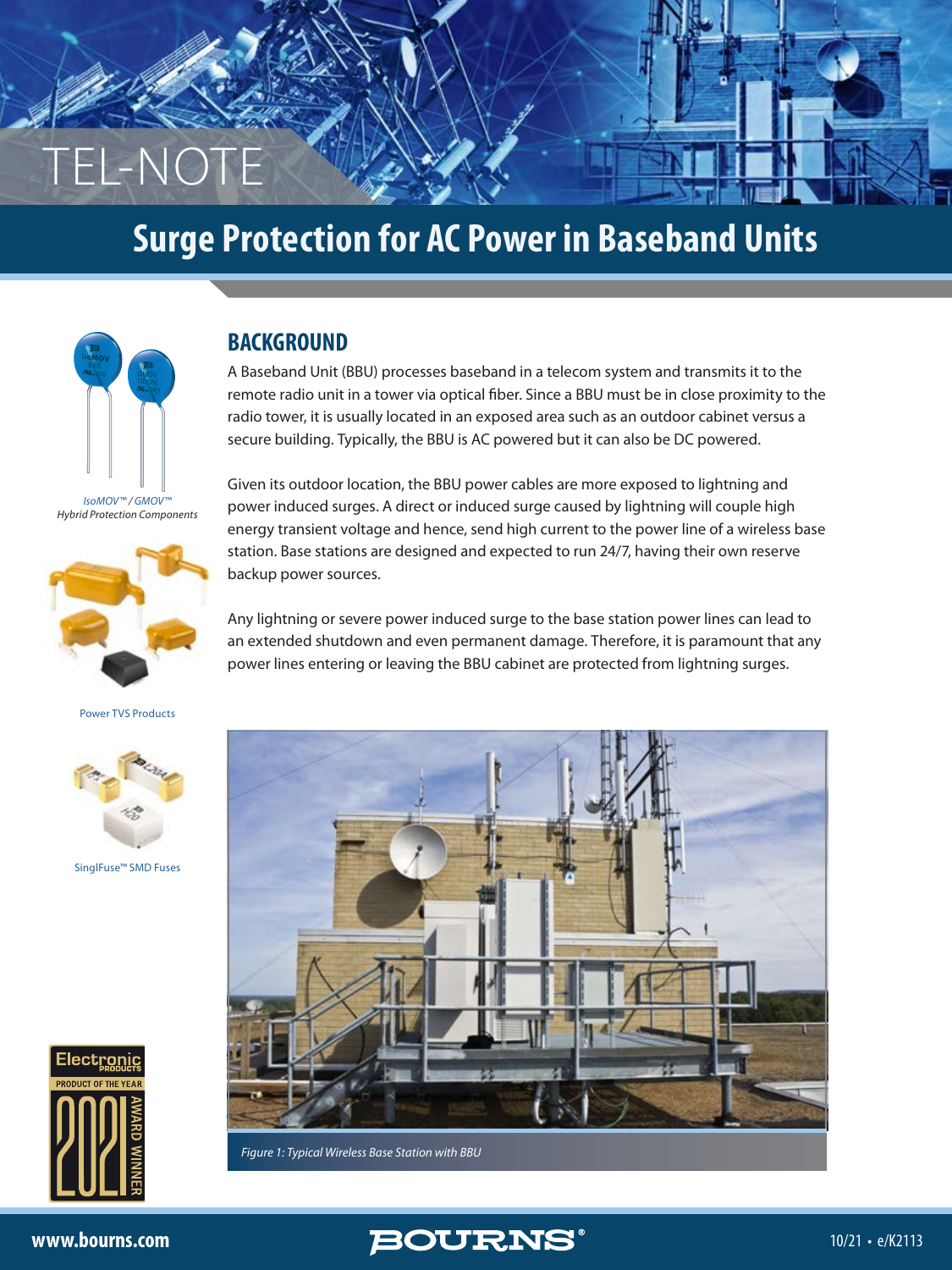



*Hybrid Protection Components*



[Power TVS Products](https://www.bourns.com/products/diodes/power-tvs-diodes)



[SinglFuse™ SMD Fuses](https://www.bourns.com/products/circuit-protection/singlfuse-smd-fuses)

## **CHALLENGE**

BBUs are predominantly powered by AC power versus DC power. Aside from lightning strikes, AC power lines can experience large voltage swells from power stations, which can expose the BBU power system to potentially damaging voltage levels. Thus, protection against harmful voltage swells along with lightning surges should be in considered for the entire application design.

For overvoltage protection (OVP), [Metal](https://www.bourns.com/resources/technical-library/library-documents/varistor-products)  [Oxide Varistors \(MOVs\)](https://www.bourns.com/resources/technical-library/library-documents/varistor-products) are the most common component employed in the primary side of an AC supply.



MOVs are cost-effective but typically do not provide long-term, robust protection against surges. Two factors can make them suboptimal protectors in applications like BBU, where high reliability is a must:

- 1. Leakage current increases after aging—causing the MOV to heat up (I<sup>2</sup>R loss) over time and allow voltage to flow like in Figure 2.
- 2. Rapid degradation after a few heavy-duty surges—"Dead Man Walking" phenomena, commonly making MOVs the weakest component in the surge protection paths.

The challenge is how to overcome the two key disadvantages of an MOV without making the protection component bulky and costly.

Bourns has developed two hybrid solutions known as [GMOV](https://www.bourns.com/resources/technical-library/library-documents/gmov)<sup>™</sup> and [IsoMOV™](https://www.bourns.com/resources/technical-library/library-documents/isomov/) devices. These components do not suffer the two stated disadvantages of an MOV, while still being cost-effective and retaining the same package size as that of an equivalent rated MOV.



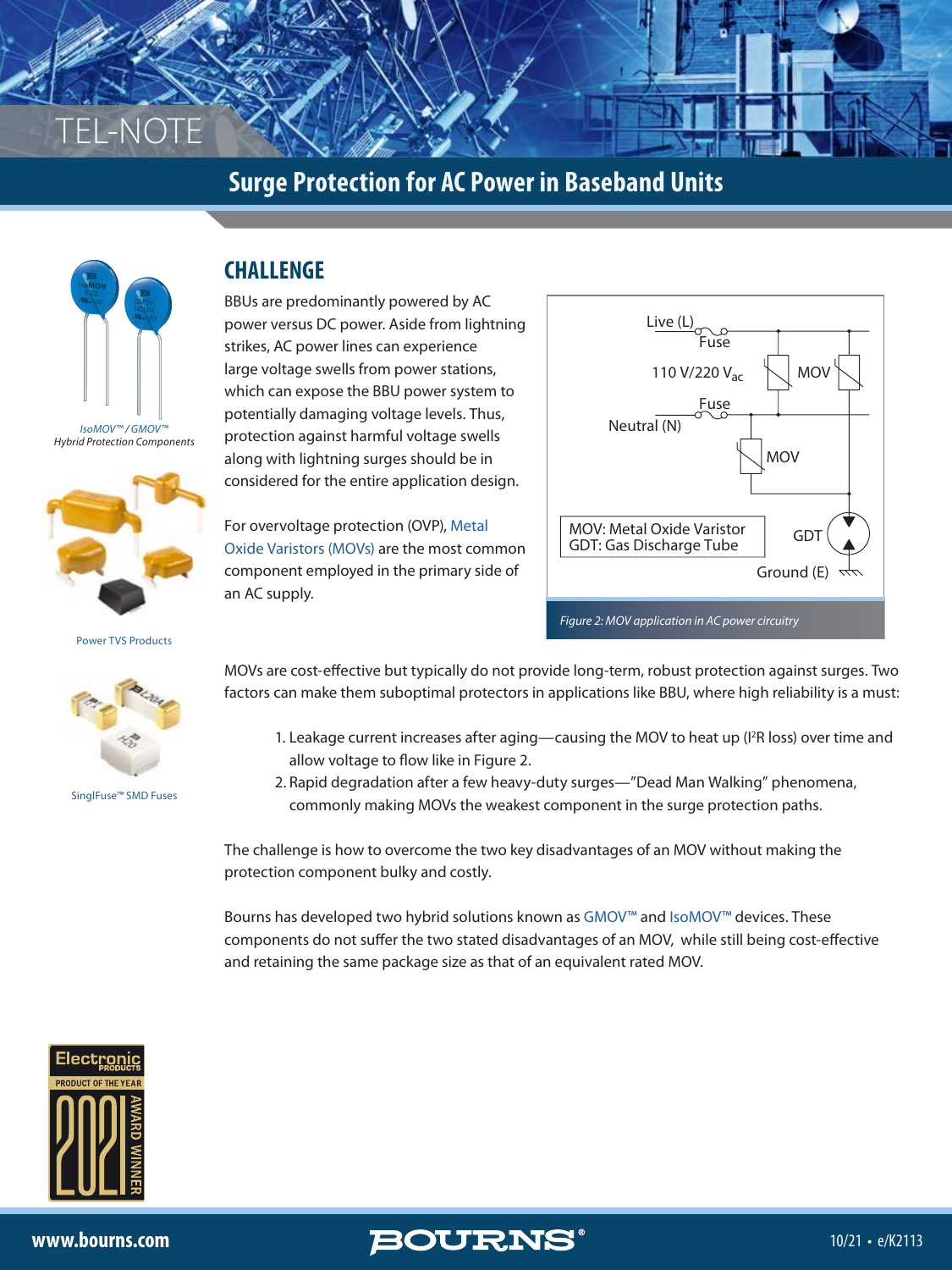



#### *Hybrid Protection Components*



[Power TVS Products](https://www.bourns.com/products/diodes/power-tvs-diodes)



[SinglFuse™ SMD Fuses](https://www.bourns.com/products/circuit-protection/singlfuse-smd-fuses)

# **SOLUTION**

Bourns® GMOV™ hybrid overvoltage surge protection components deliver enhanced performance and reliability compared to an MOV. The breakthrough GMOV™ component physically joins together a Metal Oxide Varistor (MOV) and a [Gas Discharge Tube \(GDT\)](https://www.bourns.com/resources/technical-library/library-documents/gas-discharge-tubes-technical-library) with patented space-saving FLAT® technology. This hybrid design makes GMOV™ products suitable for use in the primary or secondary side of an AC power line.

#### **Benefits**

- Low leakage over life (<0.1 µA), longer MTBF (Mean Time Between Failure).
- Improved survivability after multiple surges.
- Predictable EOL mode when used together with a single blow fuse.



Bourns® IsoMOV™ protectors provide an even more advanced solution than GMOV™ protectors by fully-integrating the GDT isolation structure between two industry-leading EdgMOV™ MOV discs providing breakthrough surge performance in an even smaller package size than GMOV™ protectors.

By combining MOV and EdgMOV™ technologies with GDTs in a single, space-saving package, GMOV™ and IsoMOV™ hybrid protectors offer best-in-class surge performance, enhanced reliability, and longer life in certain harsh environments.

The circuit shown below is an optimized solution for AC power protection, suitable for small cell or Base Band Unit applications. The schematic illustrates the application protection and does not constitute the complete circuit design. Customers should verify actual device performance in their specific applications.



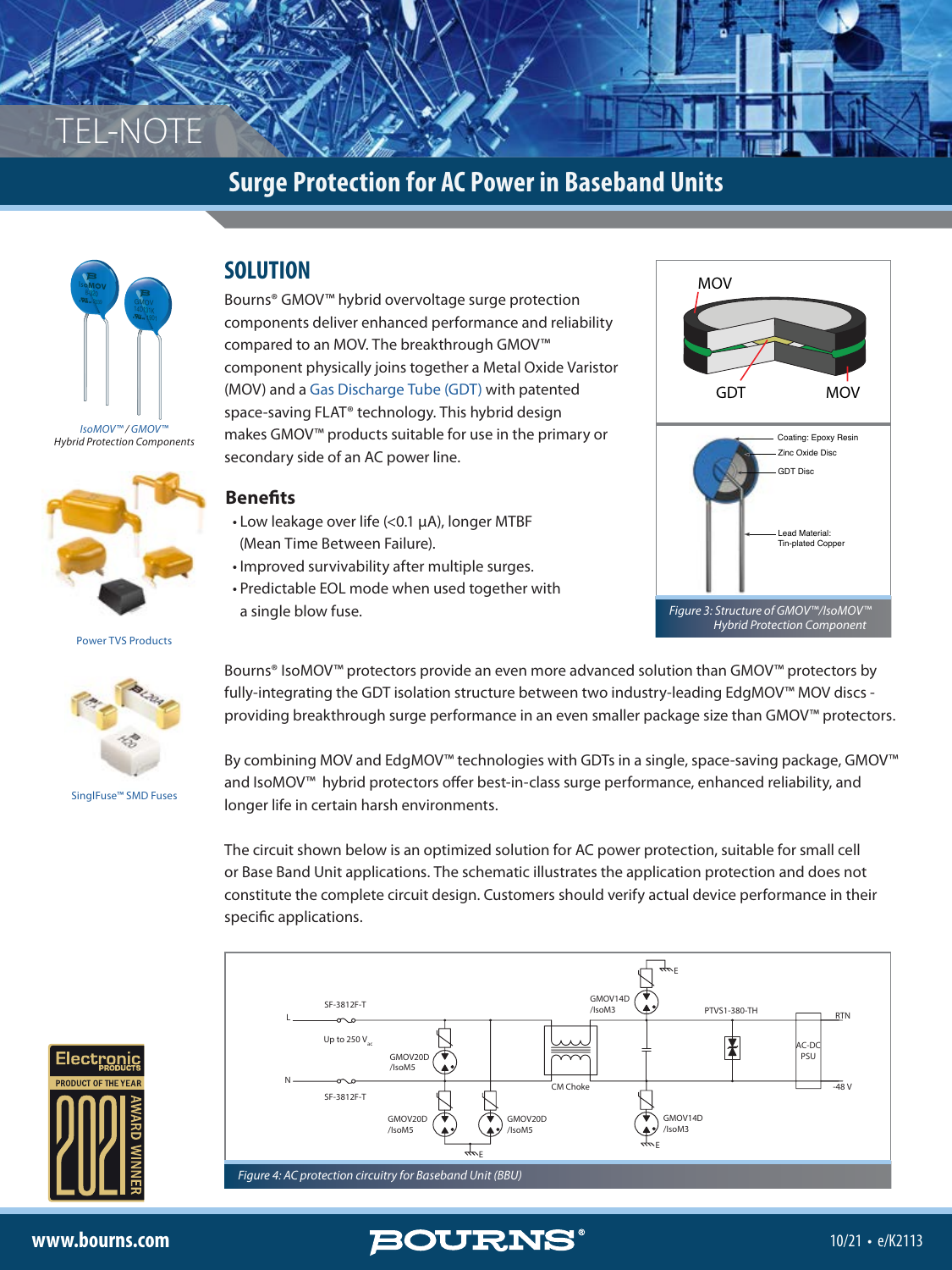



*Hybrid Protection Components*



[Power TVS Products](https://www.bourns.com/products/diodes/power-tvs-diodes)



[SinglFuse™ SMD Fuses](https://www.bourns.com/products/circuit-protection/singlfuse-smd-fuses)

# **Solution (Continued)**

The protection circuitry shown in figure 4 can help a protected device to withstand the surge level of 8/20 µs 5 kA in both the metallic and the longitudinal modes of the surge, which is a common surge level in small cell or BBU designs. These designs can be powered by the AC input voltage of 220  $V_{ac}$  which may increase up to 280  $V_{rms}$  due to the AC swell from the power station. The AC-DC PSU represents an AC-DC conversion circuitry or a module typically adopted in a design. AC-DC PSU is responsible for converting the 220  $V_{ac}$  to conventional 48 V telecom DC power. Because the AC-DC PSU is not ordinarily robust against a high energy surge (the PSU input typically can only withstand an input voltage limit of approximately 800 V), differential surge levels higher than this level may damage the module.

# **Overvoltage Protection (OVP)**

For overvoltage protection, the primary side protector, Model GMOV20/IsoM5, is installed across the L-N, L-E and N-E for both common and differential modes of protection. The GMOV™ /IsoMOV™ component's low leakage characteristic can be utilized to minimize wattage loss. The secondary side of the Model GMOV14/IsoM3 further suppresses the incoming residual surge to a lower clamping voltage.

#### **GMOV Product Family**

| <b>Product Size</b> | <b>MCOV Ratings</b> | Leakage at<br><b>IMCOV</b> | Max.<br>Capacitance | $\mathsf{Imax}\,8/20\,\mu s$ | Ring Wave 200 A      |
|---------------------|---------------------|----------------------------|---------------------|------------------------------|----------------------|
| 14 mm version       | $45 - 320 V_{rms}$  | $<$ 0.1 uA                 | 4 pF                | 6 kA                         | $\pm$ 250 operations |
| 20 mm version       | $45 - 320 V_{rms}$  | $<$ 0.1 $\mu$ A            | 4 pF                | 10 kA                        | $\pm$ 250 operations |

#### **IsoMov Product Family**

| <b>Product Size</b>  | <b>MCOV Ratings</b> | Leakage at<br><b>MCOV</b> | Max.<br>Capacitance | Imax $8/20 \,\mu s$ | <b>Ring Wave 200 A</b> |
|----------------------|---------------------|---------------------------|---------------------|---------------------|------------------------|
| 10 mm version        | 175-320 $V_{rms}$   | $<$ 10 uA                 | 30pF                | 6 kA                | $\pm$ 250 operations   |
| <b>14 mm version</b> | 175-555 $V_{rms}$   | $<$ 10 $\mu$ A            | 40pF                | 10 kA               | $\pm$ 250 operations   |

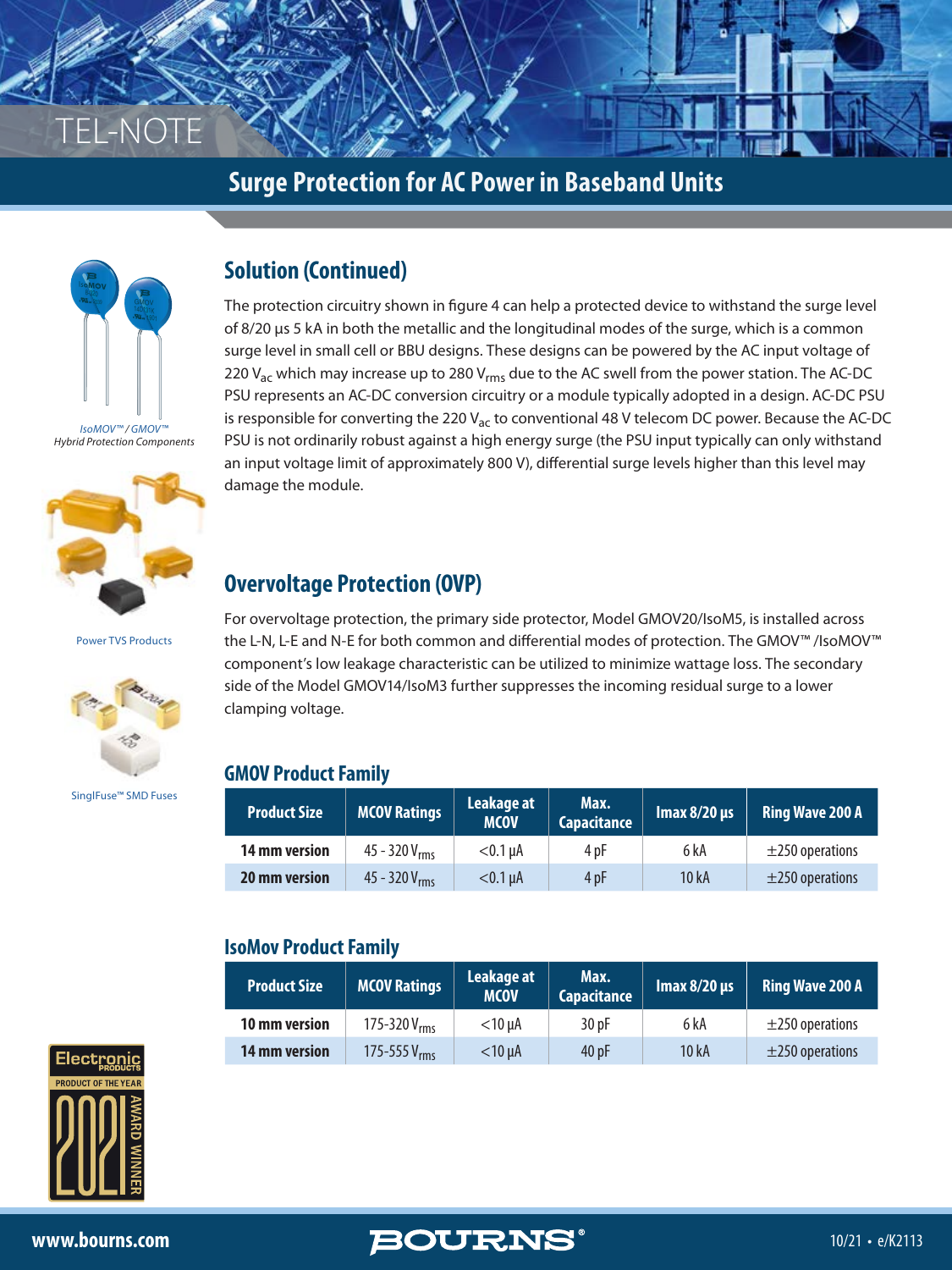



# **Overcurrent Protection (OCP)**

In secondary side protection, a precise and low let-through overvoltage protection device is required across the sensitive input port of the AC-DC PSU. [Bourns® PTVS1-380C-TH](https://www.bourns.com/docs/product-datasheets/ptvs1-xxxc-th.pdf) high voltage Power TVS Diode can be utilized to avoid turn on at abnormal fluctuating high AC voltages of 80 VAC, while at the same time clamping the voltage below 520 V when the 1 kA peak surge current is achieved. The PTVS diode exhibits a much lower clamping voltage when compared to conventional varistor protection in this situation. With conventional varistor protection in this special situation, the clamping voltage can be much lower.

*Hybrid Protection Components*



[Power TVS Products](https://www.bourns.com/products/diodes/power-tvs-diodes)



[SinglFuse™ SMD Fuses](https://www.bourns.com/products/circuit-protection/singlfuse-smd-fuses)

Bourns offers a wide assortment of [Power TVS Diodes](https://www.bourns.com/products/diodes/power-tvs-diodes) from 1 kA to 15 kA with a variety of package choices for AC and DC protection of small cell, BBU and RRU (remote radio units).

#### **PTVS Diodes Product family**

|                                                             | PTVS1            | PTVS3                                                   | PTVS6                                                   | PTVS10                                                  | PTVS15                               |
|-------------------------------------------------------------|------------------|---------------------------------------------------------|---------------------------------------------------------|---------------------------------------------------------|--------------------------------------|
| <b>Product</b>                                              | PTVS1-xxxC-TH    | PTVS3-xxxC-TH                                           | PTVS6-xxxC-TH                                           | PTVS10-xxxC-TH                                          | PTVS15-xxxC-TH                       |
| <b>Series</b>                                               | <b>TH Series</b> | <b>TH Series</b><br><b>SH Series</b><br><b>M</b> Series | <b>TH Series</b><br><b>SH Series</b><br><b>M</b> Series | <b>TH Series</b><br><b>SH Series</b><br><b>M</b> Series | <b>TH Series</b><br><b>SH Series</b> |
| <b>Peak Pulse</b><br>Current<br>$(8/20 \,\mu s)$ (kA)       |                  | 3                                                       | 6                                                       | 10                                                      | 15                                   |
| <b>Working</b><br><b>Peak Reverse</b><br><b>Voltage (V)</b> | 380              | 15/58/76<br>380/430<br>66/76                            | 58/76<br>380/430<br>58/76                               | 58/76<br>170/320/430/470<br>66/76/86                    | 58/76<br>58/76                       |

The [Bourns® SinglFuse™ Model SF-3812F-T SMD Fuse](https://www.bourns.com/docs/product-datasheets/sf-3812f-t.pdf) series primary side acts as a failsafe overcurrent protection which will melt and open in case of any abnormal short in any part of the circuitry. These fuses are one-time blow fuses, designed to handle up to a certain level of surge without blowing the fuse. Bourns offers the ceramic SF-3812F-T series with an appropriate  $l^2t$ range to handle surges without damage to the circuitry.

#### **SinglFuse™ SMD Fuse Ceramic Tube / Ceramic Cube Product Family**

| <b>Product</b>     | <b>Fuse Type</b>             | <b>Rated Current</b>           | <b>Rated Voltage</b> | Operating Temp. (°C) |
|--------------------|------------------------------|--------------------------------|----------------------|----------------------|
| <b>SF-2410FP-T</b> | <b>Fast Acting Precision</b> | $62 \text{ mA} - 10 \text{ A}$ | 125 VAC              | $-55 - +125$         |
| <b>SF-3812F-T</b>  | <b>Fast Acting</b>           | $10A - 60A$                    | <b>250 VAC</b>       | $-55 - +125$         |
| <b>SF-2923HC-C</b> | <b>High Current</b>          | $20A - 50A$                    | 60 VDC               | $-55 - +125$         |